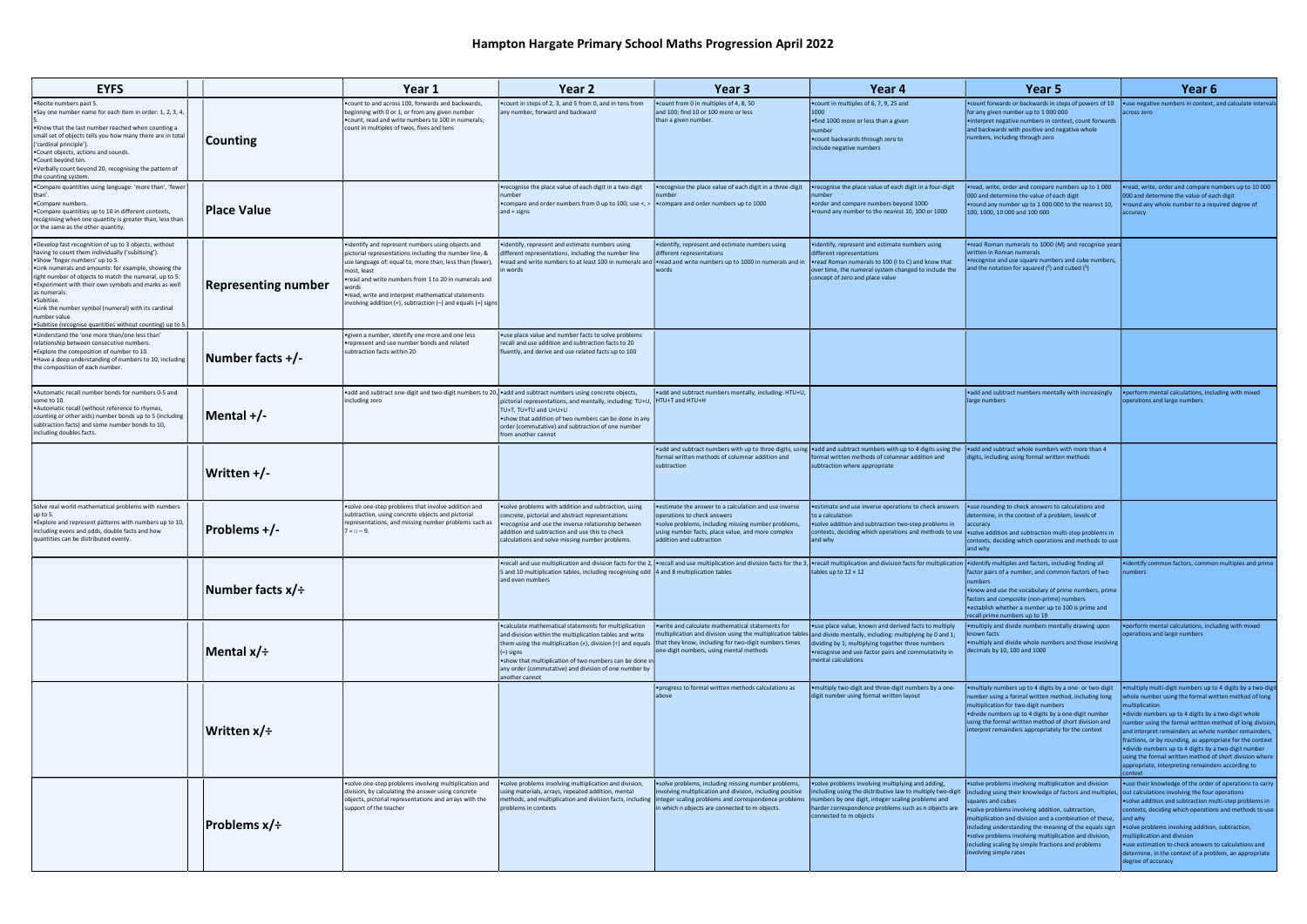## Hampton Hargate Primary School Maths Progression April 2022

|                                                                                                                              | <b>Recognising fractions</b>              | •recognise, find and name a half as one of two equal<br>parts of an object, shape or quantity<br>•recognise, find and name a quarter as one of four equal<br>parts of an object, shape or quantity. | •recognise, find, name and write fractions 1/3, 1/4, 2/4<br>and 3/4 of a length, shape, set of objects or quantity                                                                                                                                                                               | . count up and down in tenths;<br>10 equal parts and in dividing one-digit numbers or<br>quantities by 10                                                                                                                                                   | . count up and down in hundredths;<br>•recognise that tenths arise from dividing an object into  •recognise that hundredths arise when dividing an object convert from one form to the other and write<br>by one hundred and dividing tenths by ten.                                                                                                               | •recognise mixed numbers and improper fractions and<br>mathematical statements > 1 as a mixed number                                                                                                                                                                              |                                                                                                                                                                                                                                                                                                                                                                                                                                                                                                        |
|------------------------------------------------------------------------------------------------------------------------------|-------------------------------------------|-----------------------------------------------------------------------------------------------------------------------------------------------------------------------------------------------------|--------------------------------------------------------------------------------------------------------------------------------------------------------------------------------------------------------------------------------------------------------------------------------------------------|-------------------------------------------------------------------------------------------------------------------------------------------------------------------------------------------------------------------------------------------------------------|--------------------------------------------------------------------------------------------------------------------------------------------------------------------------------------------------------------------------------------------------------------------------------------------------------------------------------------------------------------------|-----------------------------------------------------------------------------------------------------------------------------------------------------------------------------------------------------------------------------------------------------------------------------------|--------------------------------------------------------------------------------------------------------------------------------------------------------------------------------------------------------------------------------------------------------------------------------------------------------------------------------------------------------------------------------------------------------------------------------------------------------------------------------------------------------|
|                                                                                                                              | <b>Comparing fractions</b>                |                                                                                                                                                                                                     |                                                                                                                                                                                                                                                                                                  | • compare and order unit fractions, and fractions with the • recognise and show, using diagrams, families of<br>same denominators<br>•recognise and show, using diagrams, equivalent<br>fractions with small denominators                                   | common equivalent fractions                                                                                                                                                                                                                                                                                                                                        | <b>• compare and order fractions whose denominators are</b><br>all multiples of the same number<br>$\cdot$ identify, name and write equivalent fractions of a given $\cdot$ denomination<br>fraction, represented visually, including tenths and<br>hundredths                    | • use common factors to simplify fractions<br>•use common multiples to express fractions in the same<br>. compare and order fractions, including fractions > 1                                                                                                                                                                                                                                                                                                                                         |
|                                                                                                                              | <b>Finding fractions of</b><br>quantities |                                                                                                                                                                                                     |                                                                                                                                                                                                                                                                                                  | recognise, find and write fractions of a discrete set of<br>objects: unit fractions and non-unit fractions with small<br>denominators<br>•recognise and use fractions as numbers: unit fractions   number<br>and non-unit fractions with small denominators | solve problems involving increasingly harder fractions to<br>calculate quantities, and fractions to divide quantities,<br>including non-unit fractions where the answer is a whole                                                                                                                                                                                 |                                                                                                                                                                                                                                                                                   |                                                                                                                                                                                                                                                                                                                                                                                                                                                                                                        |
|                                                                                                                              | <b>Fraction calculations</b>              |                                                                                                                                                                                                     | • write simple fractions for example, $1/2$ of $6 = 3$ and<br>recognise the equivalence of 2/4 and 1/2.                                                                                                                                                                                          | within one whole [for example, $5/7 + 1/7 = 6/7$ ]                                                                                                                                                                                                          | •add and subtract fractions with the same denominator  •add and subtract fractions with the same denominator  •add and subtract fractions with the same denominator  •add and subtract fractions with different denominators                                                                                                                                       | and denominators that are multiples of the same number and mixed numbers, using the concept of equivalent<br>. multiply proper fractions and mixed numbers by whole   fractions<br>numbers, supported by materials and diagrams                                                   | . multiply simple pairs of proper fractions, writing the<br>answer in its simplest form<br>·divide proper fractions by whole numbers                                                                                                                                                                                                                                                                                                                                                                   |
|                                                                                                                              | Decimals as fractional<br>amounts         |                                                                                                                                                                                                     |                                                                                                                                                                                                                                                                                                  |                                                                                                                                                                                                                                                             | •recognise and write decimal equivalents of any number   •read and write decimal numbers as fractions<br>of tenths or hundredths<br>•recognise and write decimal equivalents to 1/4, 1/2 and 3/4<br>. find the effect of dividing a one- or two-digit number by<br>10 and 100, identifying the value of the digits in the<br>answer as ones, tenths and hundredths |                                                                                                                                                                                                                                                                                   | . associate a fraction with division and calculate decimal<br>fraction equivalents [for example, 0.375] for a simple<br>  fraction<br>• identify the value of each digit in numbers given to<br>three decimal places                                                                                                                                                                                                                                                                                   |
|                                                                                                                              | <b>Ordering decimals</b>                  |                                                                                                                                                                                                     |                                                                                                                                                                                                                                                                                                  |                                                                                                                                                                                                                                                             | • round decimals with one decimal place to the nearest<br>whole number<br>• compare numbers with the same number of decimal<br>places up to two decimal places                                                                                                                                                                                                     | •recognise and use thousandths and relate them to<br>tenths, hundredths and decimal equivalents<br>• round decimals with two decimal places to the nearest<br>whole number and to one decimal place<br>oread, write, order and compare numbers with up to<br>three decimal places |                                                                                                                                                                                                                                                                                                                                                                                                                                                                                                        |
|                                                                                                                              | <b>Calculating with</b><br>decimals       |                                                                                                                                                                                                     |                                                                                                                                                                                                                                                                                                  |                                                                                                                                                                                                                                                             |                                                                                                                                                                                                                                                                                                                                                                    |                                                                                                                                                                                                                                                                                   | . multiply and divide numbers by 10, 100 and 1000 giving<br>answers up to three decimal places<br>• multiply one-digit number with up to two decimal<br>places by whole numbers<br>.use written division methods in cases where the answer<br>has up to two decimal places                                                                                                                                                                                                                             |
|                                                                                                                              | Percentages                               |                                                                                                                                                                                                     |                                                                                                                                                                                                                                                                                                  |                                                                                                                                                                                                                                                             |                                                                                                                                                                                                                                                                                                                                                                    | per cent relates to 'number of parts per hundred', and<br>write percentages as a fraction with denominator 100,<br>and as a decimal                                                                                                                                               | •recognise the per cent symbol (%) and understand that •solve problems involving the calculation of percentages<br>[for example, of measures, and such as 15% of 360] and<br>the use of percentages for comparison                                                                                                                                                                                                                                                                                     |
|                                                                                                                              | <b>Fraction problems</b>                  |                                                                                                                                                                                                     |                                                                                                                                                                                                                                                                                                  | • solve problems using all fraction knowledge                                                                                                                                                                                                               | • solve simple measure and money problems involving<br>fractions and decimals to two decimal places                                                                                                                                                                                                                                                                | • solve problems involving number up to three decimal<br>places<br>solve problems which require knowing percentage and<br>decimal equivalents of 1/2, 1/4, 1/5, 2/5, 4/5 and those<br>fractions with a denominator of a multiple of 10 or 25 $\cdot$ contexts                     | • solve problems which require answers to be rounded to<br>pecified degrees of accuracy<br>• recall and use equivalences between simple fractions,<br>decimals and percentages, including in different                                                                                                                                                                                                                                                                                                 |
|                                                                                                                              | <b>Ratio &amp;</b><br>Proportion          |                                                                                                                                                                                                     |                                                                                                                                                                                                                                                                                                  |                                                                                                                                                                                                                                                             |                                                                                                                                                                                                                                                                                                                                                                    |                                                                                                                                                                                                                                                                                   | • solve problems involving the relative sizes of two<br>quantities where missing values can be found by using<br>integer multiplication and division facts<br>.solve problems involving similar shapes where the scale<br>factor is known or can be found<br>• solve problems involving unequal sharing and grouping<br>using knowledge of fractions and multiples.                                                                                                                                    |
|                                                                                                                              | Algebra                                   |                                                                                                                                                                                                     |                                                                                                                                                                                                                                                                                                  |                                                                                                                                                                                                                                                             |                                                                                                                                                                                                                                                                                                                                                                    |                                                                                                                                                                                                                                                                                   | • use simple formulae<br>• generate and describe linear number sequences<br>express missing number problems algebraically<br>. find pairs of numbers that satisfy an equation with two<br>unknowns<br>• enumerate possibilities of combinations of two<br>variables.                                                                                                                                                                                                                                   |
| .Make comparisons between objects relating to size,<br>length, weight and capacity.<br>.Compare length, weight and capacity. | Measures                                  | • compare, describe and solve practical problems for:<br>length/height, weight/mass, capacity/volume & time<br>measure and begin to record length/height,<br>weight/mass, capacity/volume & time    | and measure length/height (m/cm); mass (kg/g);<br>temperature (°C); capacity (litres/ml) to the nearest<br>appropriate unit, using rulers, scales, thermometers and<br>measuring vessels<br>• compare and order lengths, mass, volume/capacity and<br>record the results using $>$ , $<$ and $=$ | •choose and use appropriate standard units to estimate •measure, compare, add and subtract: lengths •convert between different units of measure<br>(m/cm/mm); mass (kg/g); volume/capacity (l/ml)                                                           | estimate, compare and calculate different measures,<br>including money in pounds and pence                                                                                                                                                                                                                                                                         | . convert between different units of metric measure<br>metric units and common imperial units such as inches,<br>pounds and pints<br>• estimate volume and capacity                                                                                                               | .solve problems involving the calculation and conversion<br>• understand and use approximate equivalences between of units of measure, using decimal notation up to three<br>decimal places where appropriate<br>•use, read, write and convert between standard units,<br>converting measurements of length, mass, volume and<br>time from a smaller unit of measure to a larger unit,<br>and vice versa, using decimal notation to up to three<br>decimal places convert between miles and kilometres |